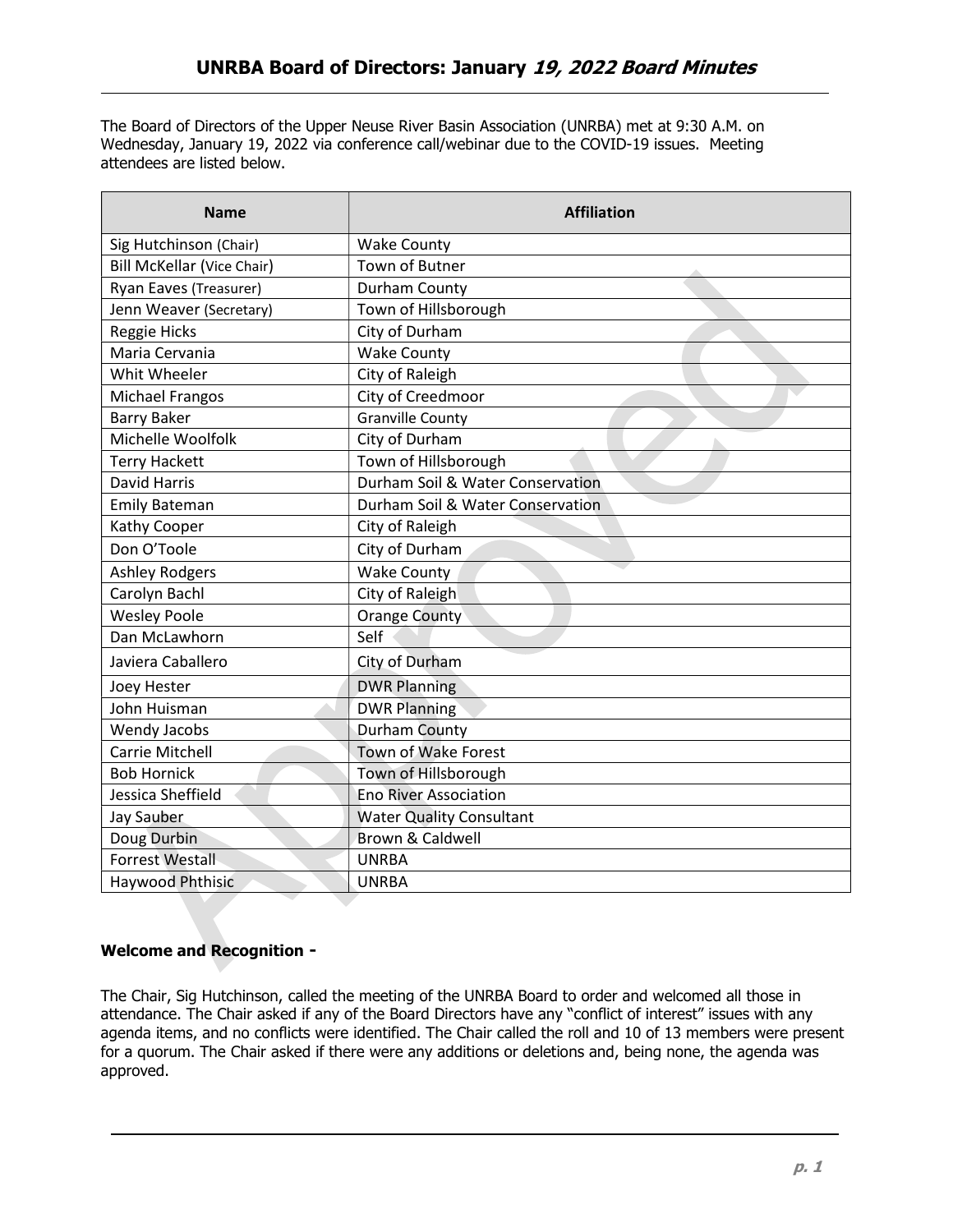## Action Items -

Approval of Minutes from November 17, 2021 Board Meeting – The Chair asked the Board if there were any edits or corrections to the draft minutes provided before the meeting. Being none, Jenn Weaver made the motion to approve the minutes as presented, seconded by Wendy Jacobs, and approved by the Board.

Treasurer's Report – Ryan Eaves presented the Treasurer's Report for the period ending December 31, 2021. The checking account balance at the close of the statement was \$772,917.69 and the savings account balance was \$571,883.35. Following review of the report, Bill McKellar made the motion to approve the Treasurer's Report as presented, seconded by Jenn Weaver, and approved by the Board.

2022 Officer Elections – Terry Hackett, for the Officer Nominating Committee reported that the committee contacted the following members for officer consideration: Sig Hutchinson for Chair, Jenn Weaver for Vice Chair, Ryan Eaves for Treasurer, and Wendy Jacobs for Secretary. The Nominating Committee recommended this list of candidates for Board consideration. The other members were asked if there were any other candidates recommended for consideration for officers. Being none, Javiera Caballero made the motion to close nominations, seconded by Bill McKellar, and approved by the Board. The Chair relinquished the position for the "Chair" vote to Vice Chair, Bill McKellar. Bill asked for a motion for the Chair position and Javiera made the motion, seconded by Barry Baker, and approved by the Board. Sig returned to the Chair position. For the remaining officer positions, the Chair asked if there was any opposition to proceeding with the remaining three officer positions as one action. No objection was identified. The Chair put forward the following nominated individuals: For Vice Chair, Jenn Weaver, for Treasurer, Ryan Eaves, and for Secretary Wendy Jacobs. Javiera made the motion to approve the three nominees as presented, seconded by Whit Wheeler, and approved by the Board.

Personnel Committee Report – Don O'Toole presented the personnel committee report prepared by the group. Don thanked those on the committee; the UNRBA Executive Committee (Officers), Reggie Hicks, Jim Wrenn, Dan McLawhorn, and Carolyn Bachl. Don reviewed the comments from the committee members that were very positive and complimentary of the work being provided. Don reported that the requested increase be \$5.00 per hour for the executive director and support staff. The hours of service provided stayed the same. These hourly rate increases represent an increase to \$182,752 for executive director compensation, and an increase to \$24,640 for other support services. Support cost of \$16,000 remained the same. This resulted in an overall Executive Director Services cost of \$223,392. Following discussion, Don O'Toole (for the Committee) made the motion to approve the increase as recommended, seconded by Bill McKellar, and approved by the Board.

Revisions to UNRBA Policies and Procedures Manual – Forrest Westall reported during the audit review process a member Director suggested revisions to the UNRBA Policy and Procedure Manual to add in a whistle blower policy and also asked about the need to include a policy for the UNRBA's responsibility for records retention. A Whistleblower Policy sets out provisions for dealing fairly with anyone that comes forward with concerns about the organization. A draft Whistleblower Policy was provided to the Board at the November meeting for preliminary review. A draft of the Policy and Procedures Manual, was provided before the January meeting and a Whistleblower Policy was included for consideration. In general, the policy provides for reporting of any concerns, establishes a process for consideration of the reported issues, and designates a compliance officer. Records retention is governed by state statute and the UNRBA is keeping records, so no revision to the policy were recommended to add a policy on record keeping. Following discussion, a motion was made by Wendy Jacobs to approve the draft Policy and Procedures Manual which included the Whistleblower Policy. Jenn Weaver seconded the motion, and the motion was approved by the Board.

Status of Proposed Chlorophyll a Site-Specific Standards for High Rock Lake - Forrest discussed the current status of the site specific standard for High Rock Lake. The UNRBA has submitted comments on the Division's proposed site-specific standard for chlorophyll-a a number of times. First, when it was presented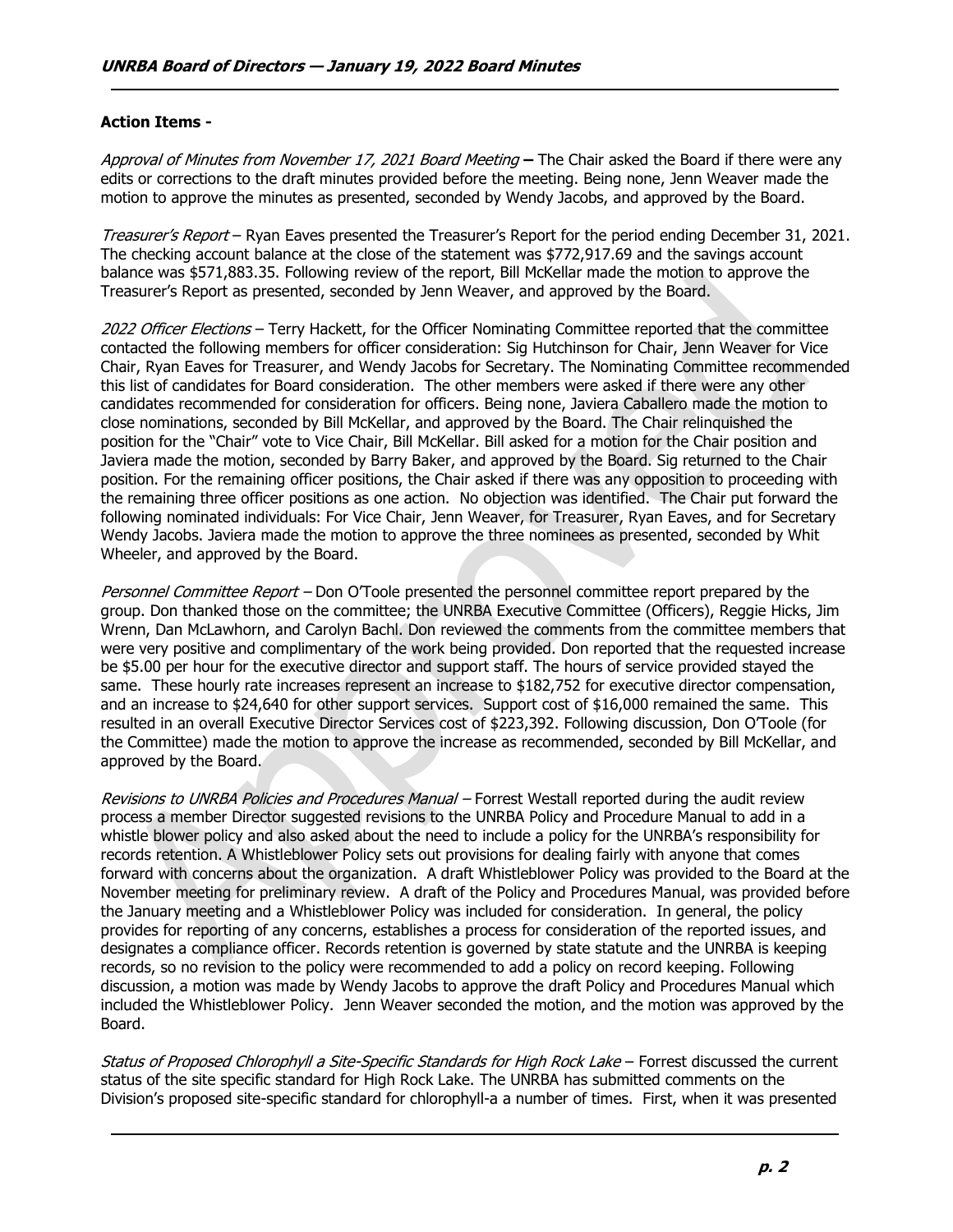to the Compliance Implementation Committee (under NC's Nutrient Criteria Development Plan) in December of 2020. Second, when presented to the NC Environmental Management Commission (EMC) Water Quality Committee. Third, when presented to the EMC prior to the Commission voting to take the proposal to public hearing. And the fourth time during the public review of the proposal. The NC Water Quality Association, the Yadkin Pee-Dee River Basin Association and the Yadkin River Keeper commented on the proposal during the notice period. There is considerable consistency in the comments provided and the recommendations for revision to the proposal are significantly similar. However, DWR and the EMC has proceeded with the proposal to this point with no changes as recommended by the UNRBA and other commentors. The hearing officer's report has not been released as of this date. Forrest asked the Board for authorization to undertake efforts to address the proposal if the EMC proceeds to adopt the standard as taken to notice without appropriate revision in response to the comments made. The efforts under consideration include providing comments to the Rules Review Commission (RRC) should the EMC adopt the rules as presented and, if approved by the RRC, the filing of letters of objection that would trigger a request for General Assembly review. Forrest also noted that he may reach out to DWR leadership and the EMC if appropriate to encourage consideration of the comments provided during the notice period. Following discussion, Jenn Weaver made the motion to authorize the Executive Director to undertake actions, as appropriate and as identified, to help secure revision of the site-specific chlorophyll-a standard for High Rock Lake. Review of any formal objection letters or other written communication on behalf of the UNRBA would be reviewed by the Executive Committee for concurrence and signature of the Chair, seconded by Wendy Jacobs, and approved by the Board.

Addition of the Town of Stem to the IAIA Program – Forrest noted the Town of Stem has requested to rejoin the UNRBA and become a participant of the IAIA program. Forrest noted the Town met in January and passed a resolution to rejoin the UNRBA and participate in the IAIA program. The bylaws require any new member to pay a prorated amount of their dues based on the number of quarters left in the fiscal year. In this case, the Town's request would result in membership during the last two quarters of this fiscal year. As a result, to rejoin the Town would need to pay two quarters or 50% of the dues it would have normally paid at the beginning of the fiscal year. Based on a determination of Stem's dues for FY 2021-2022, the portion of the membership dues due for the current fiscal year is \$4,402.00. Stem has agreed to submit this amount. Following discussion, Jenn Weaver made the motion to approve the Town of Stem rejoining the UNRBA subject to receiving payment for their dues (as indicated above), seconded by Bill McKellar, and approved by the Board.

The Chair called the Compliance Group Committee of the IAIA to order to consider the Town of Stem's request to join the program. Forrest explained the process for which Stem may join the IAIA program. John Huisman with DWR Planning told the Board the Division would consider Stem in compliance with the Stage I Existing Development Rule as long as Stem was included in the IAIA and that the Town met its investment requirement under the IAIA. During discussion, a question was raised regarding the UNRBA bylaws condition that a new participant cannot join the IAIA during the first year of the IAIA. This condition would limit action today. The CGC decided to refer this issue back to the UNRBA Board to evaluate. The CGC then considered the reporting tool that had been developed to assist in tracking projects in the IAIA program Following discussion, Wendy Jacobs made the motion to approve the tool, seconded by Jenn Weaver, and approved by the CGC. The CGC meeting was adjourned and returned to the UNRBA Board meeting.

## Informational Items -

UNRBA FY 2022-23 Prospective Budget – The Board received the prospective budget and membership dues for FY 2022-23. Forrest reported the recommended budget will be presented at the March Board meeting.

Statistical Model Development and Regulatory Options for the Chlorophyll-a Water Quality Standard – Scott Sheeder with Systech Water reviewed the modeling work that has been completed.

Pet Concern at Falls Lake – Jay Sauber reported to the Board on an incident in which a dog was reported to